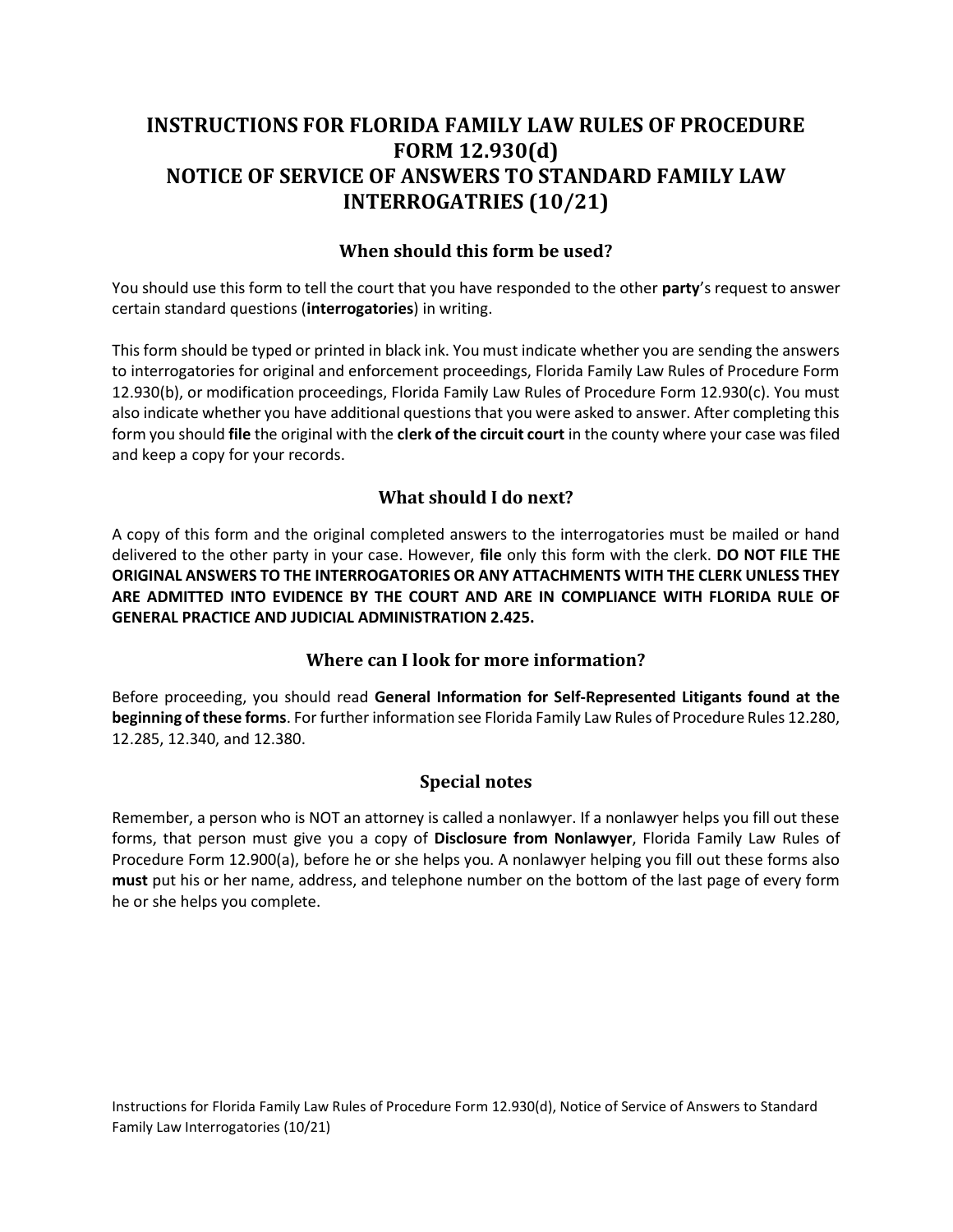IN THE CIRCUIT COURT OF THE\_\_\_\_\_\_\_\_\_\_\_\_\_\_\_\_\_\_\_\_\_\_\_JUDICIAL CIRCUIT, IN AND FOR \_\_\_\_\_\_\_\_\_\_\_\_\_\_\_\_\_\_\_\_\_\_\_\_COUNTY, FLORIDA

> Division: Case No.:

\_\_\_\_\_\_\_\_\_\_\_\_\_\_\_\_\_\_\_\_\_\_\_\_\_\_\_\_\_\_\_, Petitioner,

and

\_\_\_\_\_\_\_\_\_\_\_\_\_\_\_\_\_\_\_\_\_\_\_\_\_\_\_\_\_\_\_, Respondent.

# NOTICE OF SERVICE OF ANSWERS TO STANDARD FAMILY LAW INTERROGATORIES

 interrogatories served on me, and additional interrogatories if requested. The interrogatories were for [check one only] original or enforcement proceedings  $\Box$  modification proceedings. I, {full legal name}\_\_\_\_\_\_\_\_\_\_\_\_\_\_\_\_\_\_\_\_\_\_\_\_\_\_\_\_\_\_\_\_ have on {date}\_\_\_\_\_\_\_\_\_\_\_\_ served on  ${ \n { \n (name)}_{\_\_\_\_\_\_\_\_\_\_\_\_\_\_\_\_\_\_\_\_\_\_}\_}$  fully completed and sworn answers to the standard family law

#### I UNDERSTAND THAT I SHOULD NOT FILE THE ANSWERS TO INTERROGATORIES WITH THE CLERK OF THE CIRCUIT COURT EXCEPT AS PROVIDED BY FLORIDA FAMILY LAW RULE OF PROCEDURE 12.340(d).

| I certify that a copy of this document was [check all used] $\Box$ e-mailed $\Box$ mailed $\Box$ faxed |  |  |
|--------------------------------------------------------------------------------------------------------|--|--|
| $\Box$ hand delivered to the person(s) listed below on {date}                                          |  |  |

#### Other party or his/her attorney:

| Name:               |  |
|---------------------|--|
| Address:            |  |
| City, State, Zip:   |  |
| Fax Number:         |  |
| E-mail Address(es): |  |

Dated: \_\_\_\_\_\_\_\_\_\_\_\_\_\_\_\_\_\_\_\_\_\_\_

| Signature of Party   |
|----------------------|
| <b>Printed Name:</b> |
| Address:             |
| City, State, Zip:    |
| Telephone Number:    |
| Fax Number:          |
| Email Address(es):   |
|                      |

Florida Family Law Rules of Procedure Form 12.930(d), Notice of Service of Answers to Standard Family Law Interrogatories (10/21)